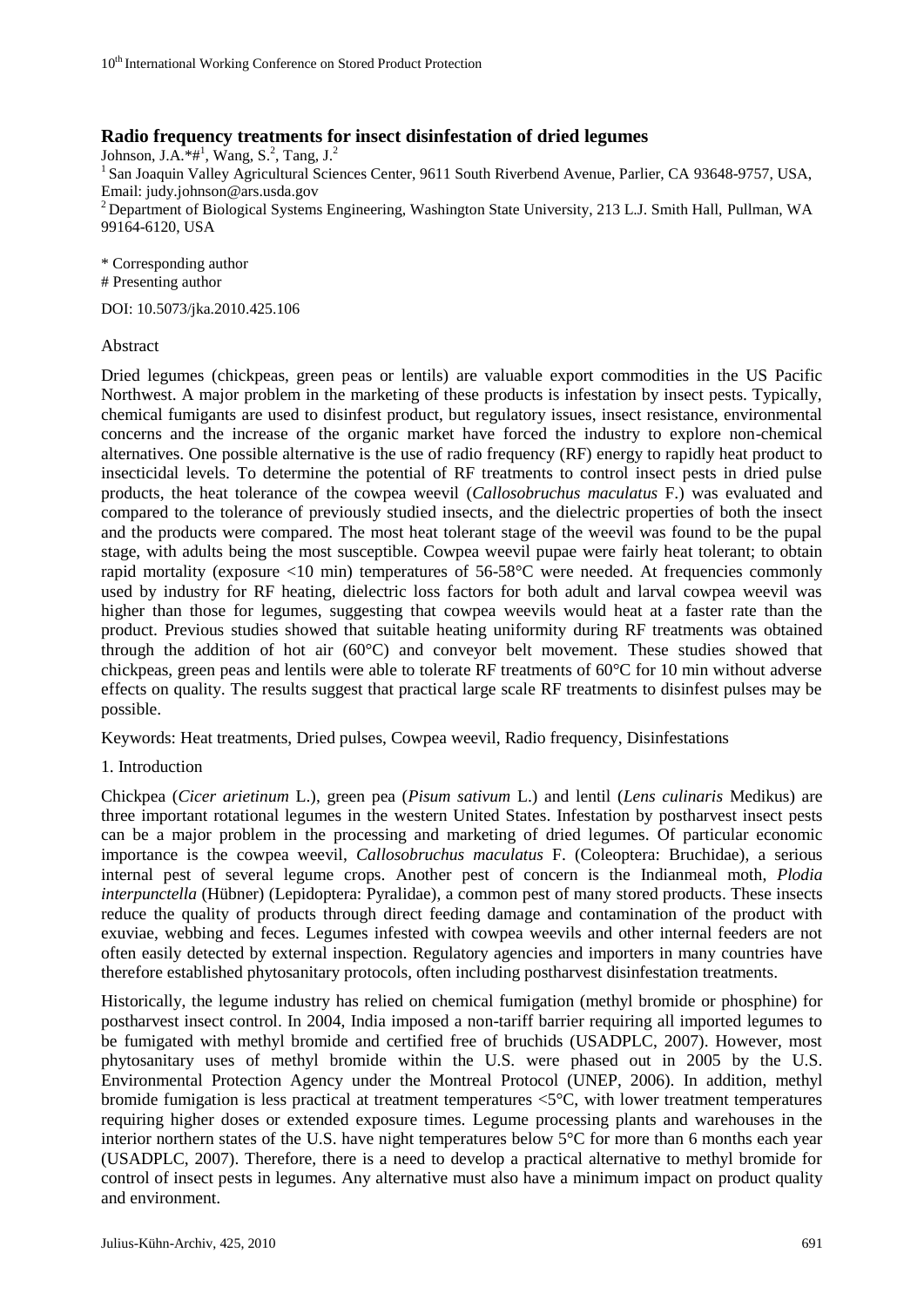Heat treatment methods using hot air have been investigated extensively as non-chemical alternatives for disinfesting stored commodities. However, it is difficult to accomplish disinfestation using conventional hot air heating methods without causing deleterious effects to product quality (Armstrong, 1994), and the slow rate of heat transfer due to a high resistance of conduction within bulk materials results in extended treatment times (Evans et al., 1983). Low heating rates also may increase the thermotolerance of the targeted insects (Beckett and Morton, 2003) by causing the induction of heat shock proteins in insects (Yin et al., 2006).

Radio frequency (RF) energy offers the possibility of rapidly increasing temperatures within bulk materials. RF energy directly interacts with commodities containing polar molecules and charged ions to generate heat volumetrically, significantly reducing treatment times when compared to conventional heating methods. Many studies have explored the possibility of using RF energy to disinfest insect pests (Hallman and Sharp, 1994; Nelson, 1996). More recent studies demonstrated the potential of RF treatments for industrial disinfestation of in-shell walnuts with acceptable product quality (Wang et al., 2007a, b). The demonstrated ability of RF treatments to disinfest low moisture products suggests this method for potential applications in dried legumes.

The most important considerations in developing heat treatments using RF energy are the thermotolerance of targeted insects and treated products, and the heating uniformity of the product. In RF treatments, heating uniformity is largely a function of the dielectric properties of the product and the design of the treatment. This paper presents information on the thermotolerance of target insects and the dielectric properties of products and target insects. The treatment effect on product quality and heating uniformity of proposed RF treatments will also be discussed.

- 2. Materials and methods
- 2.1. Insect thermotolerance

The relative heat tolerance of cowpea weevil stages was determined using a computer-controlled heat block system designed by Washington State University (Ikediala et al., 2000; Wang et al., 2002). Test insects were from a culture of cowpea weevils maintained at the San Joaquin Valley Agricultural Research Center, Parlier CA, on black-eyed peas, *Vigna unguiculata* (L.), at 28 ± 0.5°C and a photoperiod of 14:10 (L:D) h. Cowpea weevils were treated in mung beans, *Vigna radiata* (L.) Wilczek, a small legume that fit within the heat block and provided relatively rapid heat transfer. Adult cowpea weevils were allowed to oviposit on clean mung beans for 24 h. Infested mung beans were held under rearing conditions and treated 2, 7, 15, and 21 d after infestation when developing cowpea weevils were in the egg, young larval, old larval and pupal stage, respectively. All stages were treated at 50°C for 50, 100 and 150 min and 54°C for 7, 14, and 21 min. A second series of tests treated old larvae and pupae at 54°C for 12, 16 and 20 min, and 56°C for 5, 8 and 11 min. All infested mung beans were held for adult emergence at rearing conditions. Emerging adults were counted and treatment survival estimated by comparing emergence from treated beans with emergence from untreated controls. About 100 adult weevils in flat nylon screen bags were also treated at the above temperature/time combinations. Adult mortality was evaluated 24 h after treatment. When adults proved to be much less tolerant than the immature stages, adults were also treated at a series of less extreme temperature-time combinations. For all experiments each treatment was replicated three times.

Preliminary estimates for the thermal tolerance of cowpea weevil were made for both the most tolerant immature cowpea weevil stage (as determined above) and cowpea weevil adults. Thermal death time (TDT) curves based on the observed minimum exposure time that resulted in 100% mortality were compared with those previously determined for Indianmeal moth, red flour beetle, *Tribolium castaneum* (Herbst) (Coleoptera: Tenebrionidae) and navel orangeworm, *Amyelois transitella* (Walker) (Lepidoptera: Pyralidae) in Johnson et al. (2003), Johnson et al. (2004), and Wang et al. (2002), respectively.

# 2.2. Dielectric property measurements

Immature stages (late larvae and pupae) were dissected from black-eyed peas, while adult weevils were collected from laboratory cultures. Both immature stages and adults were killed and stored at -20°C until they could be shipped to Washington State University for measurement. Dielectric measurements of cowpea weevils were made using the open-ended coaxial probe technique with an impedence analyzer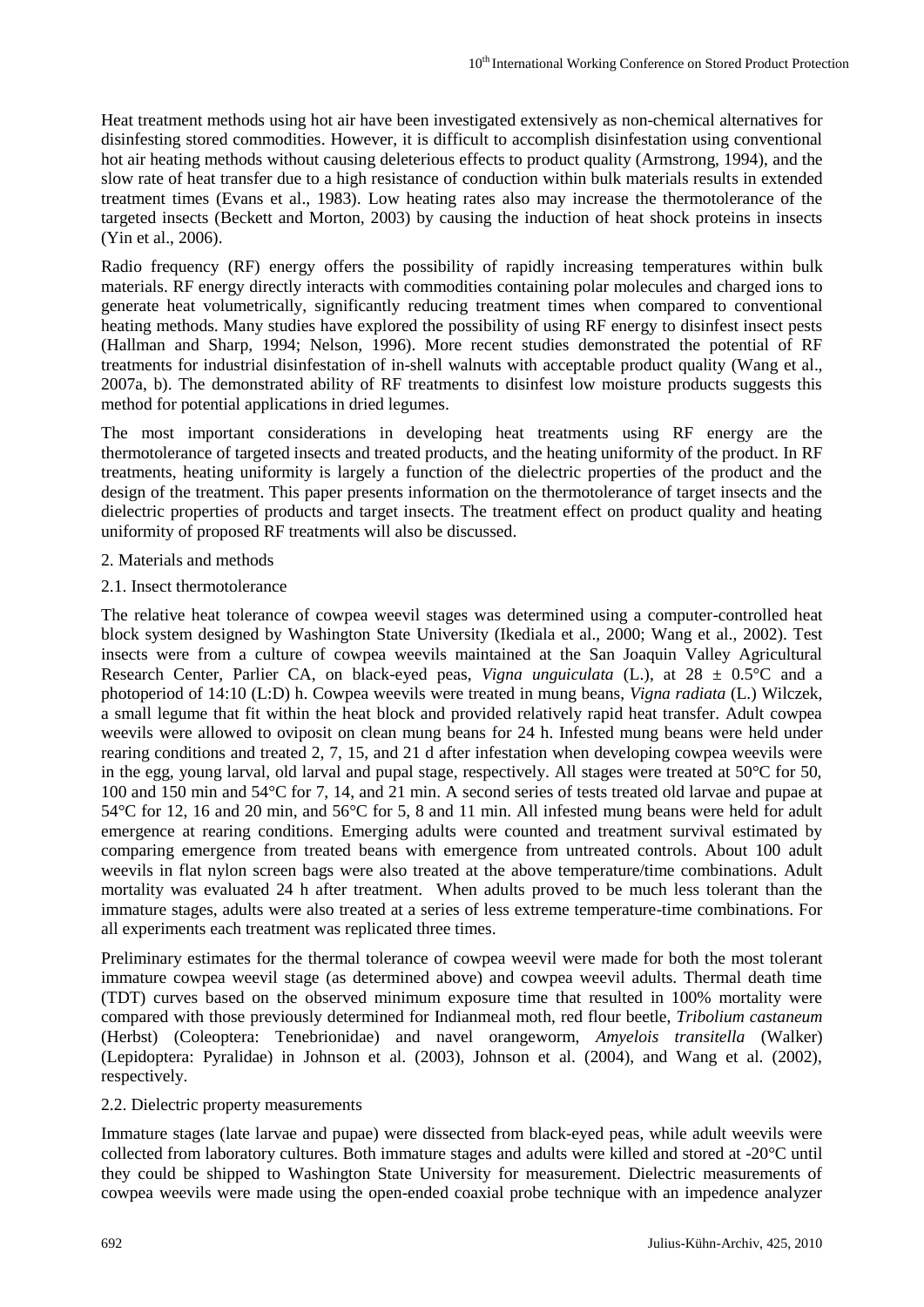(model 4291B, Hewlett-Packard, Santa Clara, CA, USA) over a frequency range of 10-1800 MHz (Wang et al., 2003). Measurements of the dielectric constant (ε') and loss factor (ε'') were made at 20, 30, 40, 50 and 60°C. Insect and legume moisture contents were determined on wet basis in aluminium moisture dishes in a vacuum oven (ADP-31, Yamato Scientific America Inc., Santa Clara, CA, USA) at 130 ºC for one hour (AOAC, 2002).The dielectric properties were compared to similar values obtained for Indianmeal moth (Wang et al., 2003). Of the four legumes previously studied (chickpea, green pea, lentil and soybean) in Guo et al. (2010), lentils were chosen as a representative legume for comparing dielectric properties.

#### 3. Results

3.1. Insect thermotolerance

The survival of cowpea weevil eggs, young larvae, old larvae and pupae exposed to 50 and 54°C by the heat block method is given in Figure 1. Eggs and young larvae were consistently the least tolerant to the treatment in the heat block, while old larvae and pupae were the most tolerant. Complete mortality occurred in all adult cowpea weevil exposed to the temperature-time treatments in Figure 1.



**Figure 1** Mortality of immature stages of the cowpea weevil at 50°C for 50, 100 and 150 min, and 54°C for 7, 14 and 21 min.

The results of further tests with old larvae and pupae at 54 and 56°C are given in Figure 2. Mortality of old larvae was consistently higher than that for pupae. Based on these results, pupae were selected as the most tolerant cowpea weevil stage for more detailed thermal death studies. Preliminary results from these studies, given in Figure 3, show that cowpea weevil pupae are quite temperature tolerant when compared to navel orangeworm, Indianmeal moth and red flour beetle. Figure 3 also shows that cowpea weevil adults, the least tolerant of the cowpea weevil stages using the heat block method, were also more tolerant than all the other insects previously tested.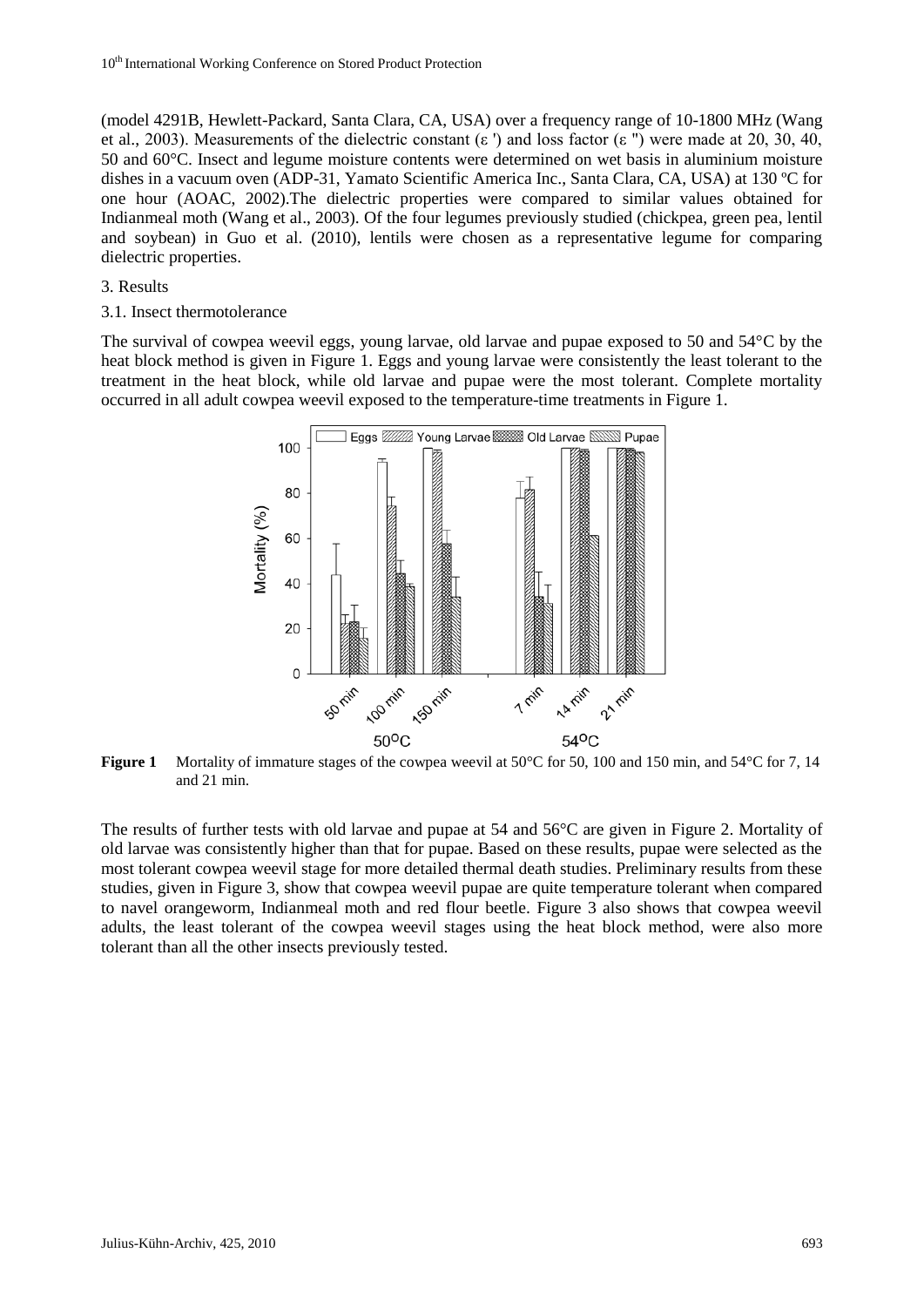

**Figure 2** Mortality of cowpea weevil older larvae and pupae at 54 °C for 12, 16 and 20 min, and 56 °C for 5, 8 and 11 min.



**Figure 3** Thermal death time curves for cowpea weevil pupae and adults, navel orangeworm larvae, Indianmeal moth larvae and red flour beetle larvae.

## 3.2. Dielectric property measurements

Figure 4 shows dielectric constant (ε') and dielectric loss (ε'') for cowpea weevil immature stages, cowpea weevil adults, Indianmeal moth larvae and lentil (8% m.c.) as a function of frequency at 20°C. The ε′ and ε″ for both cowpea weevil immature stages (larvae and pupae) and adults were comparable to those found for Indianmeal moth larvae (Wang et al., 2003). Both ε′ and ε″ for all insect stages were higher than those for lentil due to the higher moisture (70.8%) of insects. This was consistent for all temperatures tested. Figure 5 shows the effect of temperature on dielectric loss for cowpea weevil immature stages and lentil at two different moisture contents (8 and 22%). The difference between the cowpea weevils and the product increased with increasing temperature. These results suggest that both cowpea weevils and Indianmeal moth would heat at a faster rate than the product.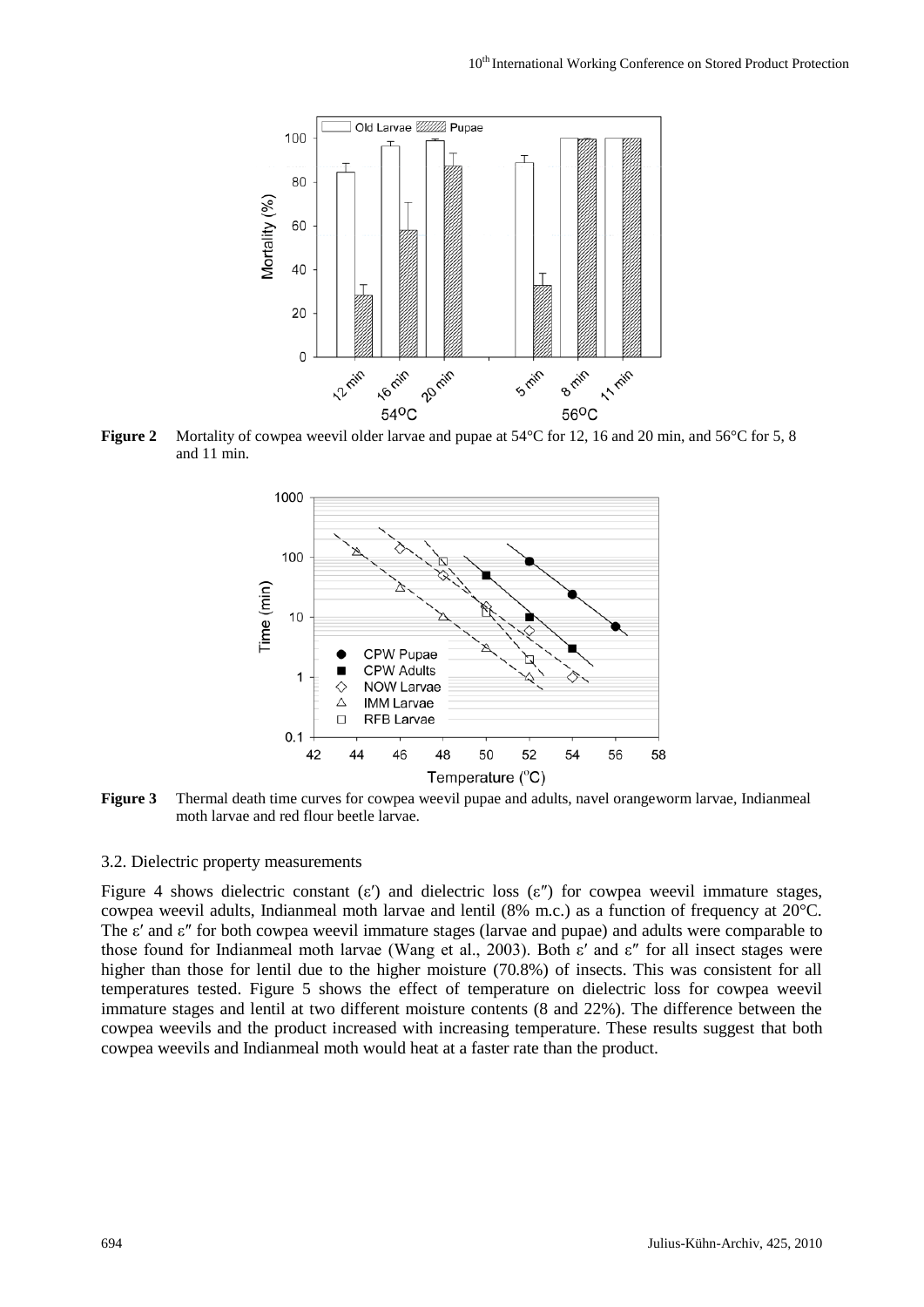

**Figure 4** Frequency dependence of the dielectric constant (ε′) and loss (ε″) for cowpea weevil immature stages (large larvae and pupae), adults, Indianmeal moth larvae and lentil (8% m.c.) at 20°C.



**Figure 5** Temperature dependence of dielectric loss (ε<sup>"</sup>) at 27 MHz for cowpea weevil immature stages (large larvae and pupae) and lentil at 8 and 22% m.c.

### 4. Discussion

The cowpea weevil is the first internal seed feeding insect to be tested using the heat block system designed by Washington State University. Because of the carefully controlled and rapid heating rates obtained with the heating block system, it has proven a valuable tool in determining thermal death kinetics for several target insect pests in previous radio frequency feasibility studies (Wang et al., 2002; Johnson et al., 2003, 2004). However, there are some difficulties inherent in using this method on an internal seed feeder. Dissecting the necessary number of test insects without causing extreme control mortality was difficult, so test insects were treated within small mung bean to minimize the effect of insulation by the bean. Because test insects were treated in bean, it was difficult to be certain of the exact number of insects and stage being treated, resulting in sometimes variable results.

The current study indicates that the pupal stage is the most heat tolerant stage of the cowpea weevil. However, care must be taken in applying this information. Eggs and adults were the least tolerant stages tested, and both these are external stages. It is difficult to compare these stages directly with the internal larval and pupal stages, due to the insulation of the bean. The heating rate experienced by internal stages is much slower than that experienced by the external stages, but so is the cooling rate, making the estimation of the actual accumulative temperature effect very difficult. Because of this uncertainty, it is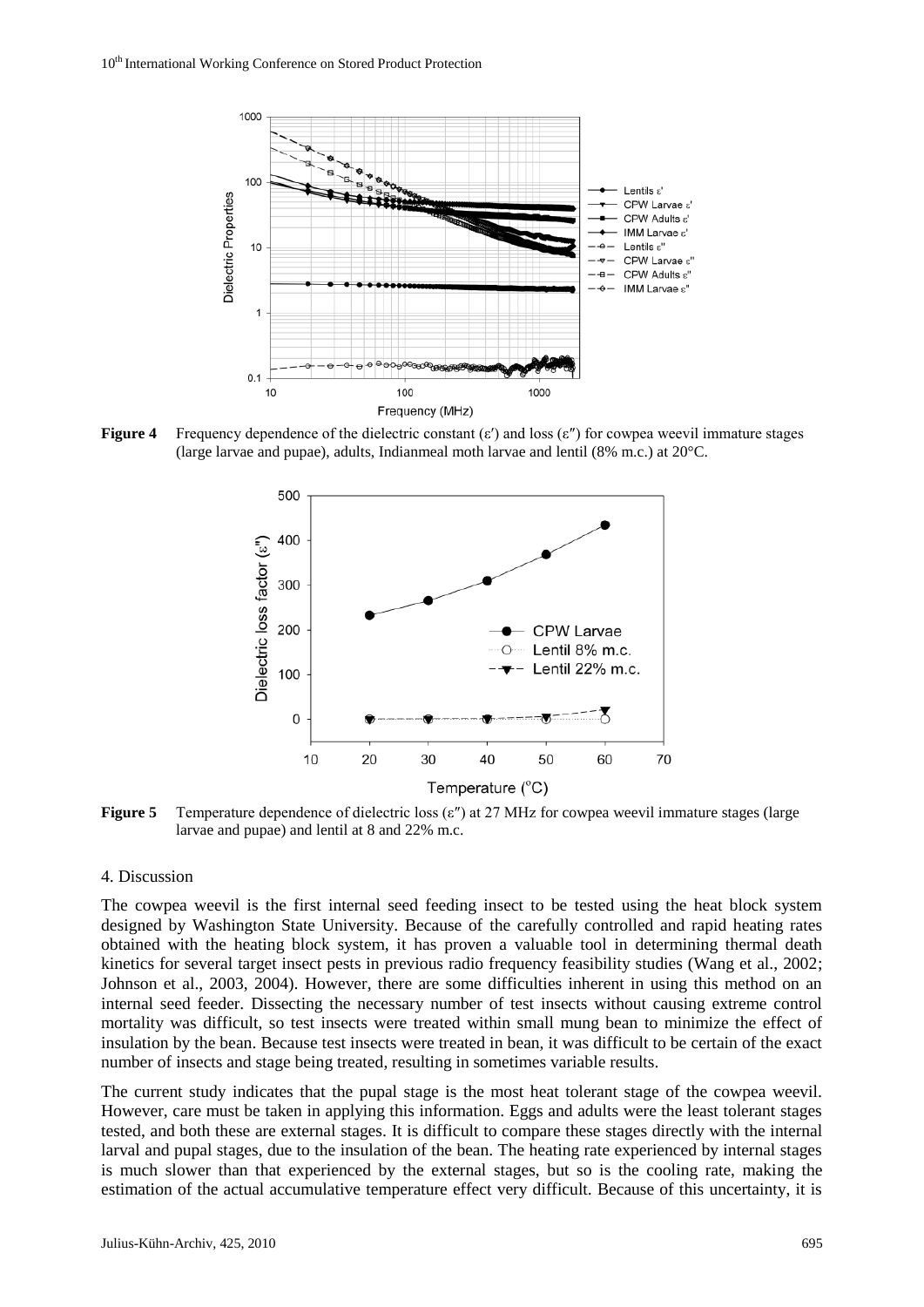recommended that studies to confirm the relative heat tolerance of cowpea weevil stages under RF heating be conducted before large-scale confirmatory studies using industrial RF units are attempted.

Regardless of the relative tolerance of the internal stages, it is clear that the cowpea weevil is heat tolerant when compared to other species, as the least tolerant cowpea weevil stage (adult) was more tolerant than any of the other species tested with the heat block. Protocols for RF treatments will likely need to raise products to 56°C or higher for more than 7 min to obtain adequate control of cowpea weevil, and any such treatment should also control Indianmeal moth.

The comparison of the dielectric properties of the target insects with those of the products indicates that the target insects should heat faster than the product when treated with RF energy. Theoretical differential heating has been reported for several other products (Wang et al., 2003) and was demonstrated experimentally in almond (Wang and Tang, 2007). The occurrence of differential heating improves the likelihood of developing a successful RF treatment protocol, resulting in increased insect mortality at relatively low product temperatures that cause no harm to the product.

Guo et al. (2010) calculated penetration depths of various legumes from their dielectric properties, noting that penetration decreased as frequency increased. It was determined that the penetration depths in 27 MHz industrial RF systems should provide sufficient throughput of product to be practical. Wang et al. (2010) suggested an RF treatment protocol for legumes using 27 MHz RF to rapidly heat product in a 10 cm-deep bed to 60°C, then holding the product at 60°C for 10 min through the application of hot forced air. Afterwards, the product would be reduced to a 1-cm-deep bed to allow for rapid cooling through forced ambient air. In this treatment, the heating uniformity of the product was maximized by the addition of 60°C forced hot air and movement along a conveyor belt. Mixing of the product between successive RF treatments did not improve heating uniformity, as had been found with RF treatments of inshell walnut (Wang et al., 2007a). The results of the current study indicate that this treatment should be sufficient to control cowpea weevil and Indianmeal moth, but additional tests are needed to confirm the treatment protocol.

The effect of the proposed treatment protocol on product quality was also examined by Wang et al. (2010). No significant differences in weight loss, moisture content, color or germination of chickpea, green pea or lentil were observed between RF treatments and unheated controls. RF treatments, therefore, should provide a practical, effective and environmentally friendly method for disinfestation of postharvest legumes while maintaining product quality.

 This paper represents the results of research only. Mention of a proprietary product or trade name does not constitute a recommendation or endorsement by the US Department of Agriculture.

### Acknowledgements

This research was supported by grants from USDA-CSREES (2008-34103-19091), and Washington State University Agricultural Research Center. We wish to thank Karen Valero (USDA-ARS, Parlier, CA) for her technical assistance.

### References

- AOAC, 2002. Official Methods of Analysis. Association of Official Analytical Chemists, Gaithersburg, Maryland, **USA**
- Armstrong, J.W., 1994. Heat and cold disinfestation treatments, In: Paull, R.E., Armstrong, J.W. (Eds), Insect Pests and Fresh Horticultural Products: Treatments and Responses. CAB International, Wallingford, UK, pp. 103– 119.
- Beckett, S.J., Morton, R., 2003. Mortality of *Rhyzopertha dominica* (F.) (Coleoptera: Bostrychidae) at grain temperatures ranging from 50°C to 60°C obtained at different rates of heating in a spouted bed. Journal of Stored Products Research 39, 313-332.
- Evans, D.E., Thorpe, G.R., Dermott, T., 1983. The disinfestations of wheat in a continuous-flow fluidized bed. Journal of Stored Products Research 19, 125-137.
- Guo, W., Wang, S., Tiwari, G., Johnson, J.A., Tang, J., 2010. Temperature and moisture dependent dielectric properties of legume flours associated with dielectric heating. LWT – Food Science and Technology 43, 193-201.
- Hallman, G.J., Sharp, J.L., 1994. Radio frequency heat treatments. In: Sharp, J.L., Hallman, G.J. (Eds), Quarantine Treatments for Pests of Food Plants. Westview Press, San Francisco, CA, USA, pp. 165-170.